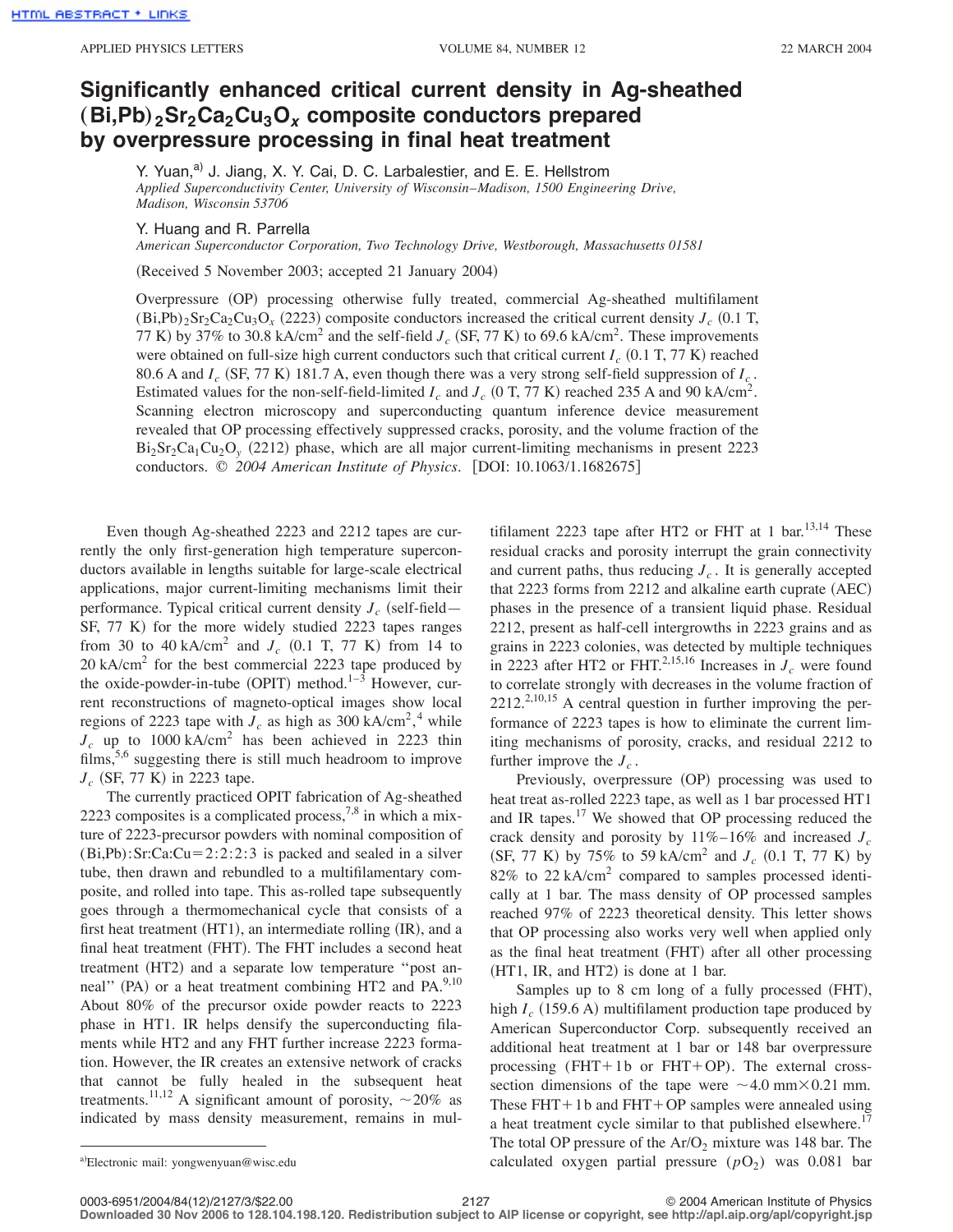

FIG. 1. Backscattered electron SEM images for (a) FHT, (b)  $FHT + 1b$ , and  $(c)$  FHT+OP samples. The dominant gray regions are 2223; the large dark gray or black particles are grains of alkaline earth cuprates (AECs); the white particles are the 3221 phase; and the white streak-like grains are 2212. The irregular and line-like dark gray or black regions are porosity or cracks.

based on the ideal gas law, and the oxygen fugacity was 0.075 and 0.084 bar at room temperature and 820 °C, respectively, based on the Lewis–Randall law for nonideal gas. The 1 bar samples used a  $N_2/O_2$  gas mixture with  $pO_2$  of 0.077 bar.

Figure 1 shows SEM images of the three samples. The common feature of FHT and  $FHT + 1b$  samples was a large amount of residual porosity and cracks. In contrast, the  $FHT+OP$  sample was dense, the fabrication cracks were well healed, and the porosity was effectively removed. Measurements of the BSCCO cross section showed that the total cross-sectional area of the filaments was reduced from 2.99  $\times 10^{-3}$  cm<sup>2</sup> for FHT and FHT+1b samples to 2.61  $\times 10^{-3}$  cm<sup>2</sup> for FHT+OP samples. The micrographs also



FIG. 2.  $J_c$  as a function of magnetic field for FHT, FHT+1b, and FHT + OP samples at 77 K. The field was applied perpendicular to the broad sample surface. The inset shows  $1/I_c(B)$  as a function of B for the FHT + OP sample and the linear extrapolation to 235 A for  $I_c(0)$ .

show that all three samples contain current limiting phases, including discrete 2212 grains within the 2223 colonies, AECs and  $(Bi,Pb)$ <sub>3</sub>Sr<sub>2</sub>Ca<sub>2</sub>CuO<sub>x</sub> (3221). The FHT+1b sample  $[Fig. 1(b)]$  had the most and largest grains of 3221.

The *V*–*I* characteristics of the samples were measured using the four-probe technique in liquid nitrogen with the external magnetic field applied perpendicular to the broad sample surface, which is approximately parallel to the *c* axis of the sample. Using the 1  $\mu$ V/cm criterion, the *I<sub>c</sub>* (77 K) values of the  $FHT + OP$  sample in self-field and at 0.1 T were 181.7 and 80.6 A, respectively. The corresponding  $J_c$  values in self-field and  $0.1$  T are 69.6 and  $30.8$  kA/cm<sup>2</sup>. Figure 2 shows that these  $J_c$  values are 30% and 37% higher than the corresponding  $J_c$  values of 53.4 and 22.5 kA/cm<sup>2</sup> for the FHT sample and 23% and 30% higher than those of 56.4 and 23.7 kA/cm<sup>2</sup> for the FHT+1b sample. 30.8 kA/cm<sup>2</sup> is the highest  $J_c$  (0.1 T, 77 K) value that has been reported so far for 2223 tape.

The measured  $I_c$  at self-field for the FHT+OP sample was 181.7 A. However, Fig. 2 shows the  $J_c-B$  curves become flattened at low field due to very large self-field suppression effects on  $J_c$ .<sup>18</sup> The inset shows the extrapolation of the critical current for the FHT+OP sample to zero field  $I_c$  $(0 \text{ T}, 77 \text{ K})$  based on the model proposed by Kim *et al.*<sup>19</sup> where  $1/I_c(B) = B/I_c(0)B_0 + 1/I_c(0)$ .  $B_0$  is the characteristic field and  $I_c(0)$  is the critical current at 0 T. The extrapolated  $I_c$  (0 T, 77 K) for the FHT+OP sample is 235 A, corresponding to  $J_c$  (0 T,77 K) = 90 kA/cm<sup>2</sup>.

Figure 3 shows the magnetization moment as a function of temperature taken in a Quantum Design superconducting





**Downloaded 30 Nov 2006 to 128.104.198.120. Redistribution subject to AIP license or copyright, see http://apl.aip.org/apl/copyright.jsp**